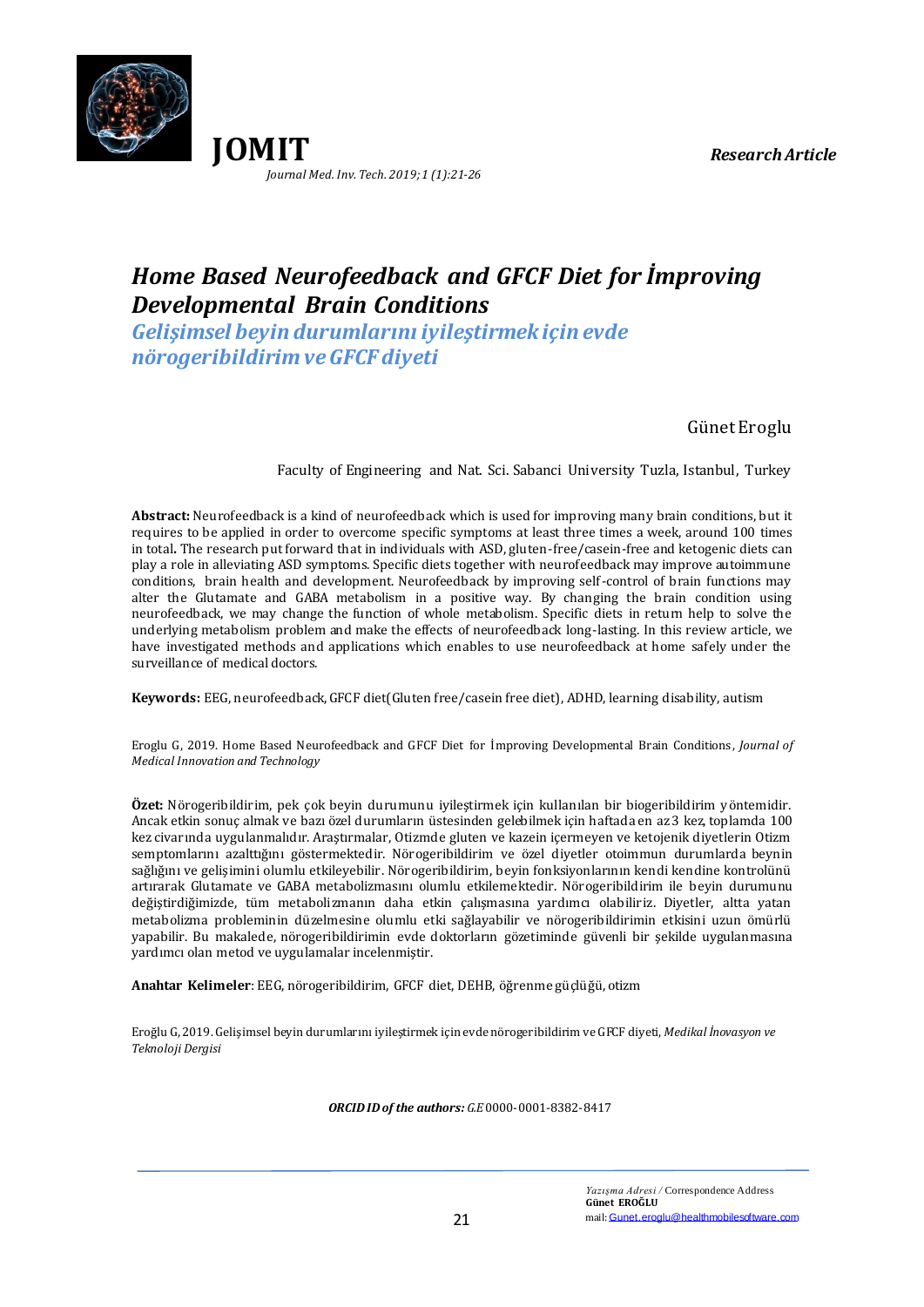# **1. Introduction**

Neurofeedback is a kind of biofeedback where the brain signals of a subject are fed back to himself for teaching the self-regulation and selfcontrol of brain signals. Neurofeedback usually provides visual and auditory feedback. Undesirable brain activities are suppressed with negative feedback, and the desired brain activities are empowered with positive feedback. Neurofeedback is applied for 20-40 minutes 3 times a week, more than 100 times. Upon continuous usage for more than 20 sessions, the change in behavior can be monitored in the subject's life[1].

The electroencephalography (EEG) is recorded during the neurofeedback treatment. Then, its various components are extracted and fed to subjects using online feedback loop in the form of audio, video or their combination. During this procedure, the subject becomes aware of the changes occurring during training and will be able to assess his/her progress in order to achieve optimum performance. For instance, the subject tries to improve the brain patterns based on the changes that occur in the audio visual cue. The most commonly used protocols are reducing slow brain waves (Delta and/or Theta and Theta/Beta1) while eyes are open, improving low beta while eyes are open, rewarding theta over al pha while eyes are closed (Alpha/Theta neurofeedback), improving SMR[1].

Neurofeedback is used for improving many brain conditions, namely ADHD, epilepsy, schizophrenia, learning disabilities, autism, and migraines[1]. In this review, we will focus on neurofeedback applications for developmental brain conditions (ADHD, learning disabilities, autism) where the basis of the brain conditions is linked with autoimmune system disorders.

## **Developmental brain conditions which are linked with autoimmune disorders**

A core characteristic of autoimmune problems is an imbalanced, less rich and/or diverse gut microbiota early in life, influenced by priming, factors affecting microbiota development and function (e.g. early microbial exposure, diet, stress, vitamin D status) as well as epigenetic regulation of gene expressions. A continuously<br>varying genetic vulnerability can be varying genetic vulnerability can be expected[2].

If viewing dysfunctional behavioral accommodation to current environmental demands as a mismatch between early calibration of physiological systems and the<br>actual context faced, i.e. maladaptive maladaptive homeostasis and/ or discoordination between homeostatic systems, the question arises to what extent this regulatory imbalance can be adjusted by later interventions. Preclinical research has shown promising results that targeting the microbiota, particularly during critical microbial-neural developmental windows, hold a potential of preventing later neurodevelopmental deficits, hypothetically by affecting homeostatic calibration of HPA-axis, metabolic, cardiovascular, gastrointestinal and immune system function and/ or the coordination between these systems[2].

The microbiome-gut-brain axis paradigm implies that ADHD, learning disabilities and autism, central nervous system and behavioral symptoms may be secondary to enteric nervous system dysfunction or dysregulation. If so, metabolic and immunologic function should be evaluated in diagnosis and targeted in treatment as well as prevention. If the gut microbiome is imbalanced, alterations in metabolic activity such as nutrient absorption and waste disposal can be expected. The implicit hypothesis that suboptimal nutrition possibly caused by inborn metabolic dysfunction may underlie symptomatology has been addressed in a review of broad-spectrum micronutrient approaches as treatment for symptoms[2][18].

The research put forward that in individuals with ASD, while gluten-free/casein-free and ketogenic diets, camel milk, curcumin, probiotics, and fermentable foods can play a role in alleviating ASD symptoms, consumption of sugar, additives, pesticides, genetically modified organisms, inorganic processed foods, and hard-to-digest starches may aggravate symptoms[22][20]. Specific diets together with neurofeedback may improve autoimmune conditions, brain health and development[19][20]. Neurofeedback by improving self-control of brain functions may alter the Glutamate and GABA metabolism in a positive way. By changing the brain condition using neurofeedback, we may change the function of whole metabolism. Specific diets in return help to solve the underlying metabolism problem and make the effects of neurofeedback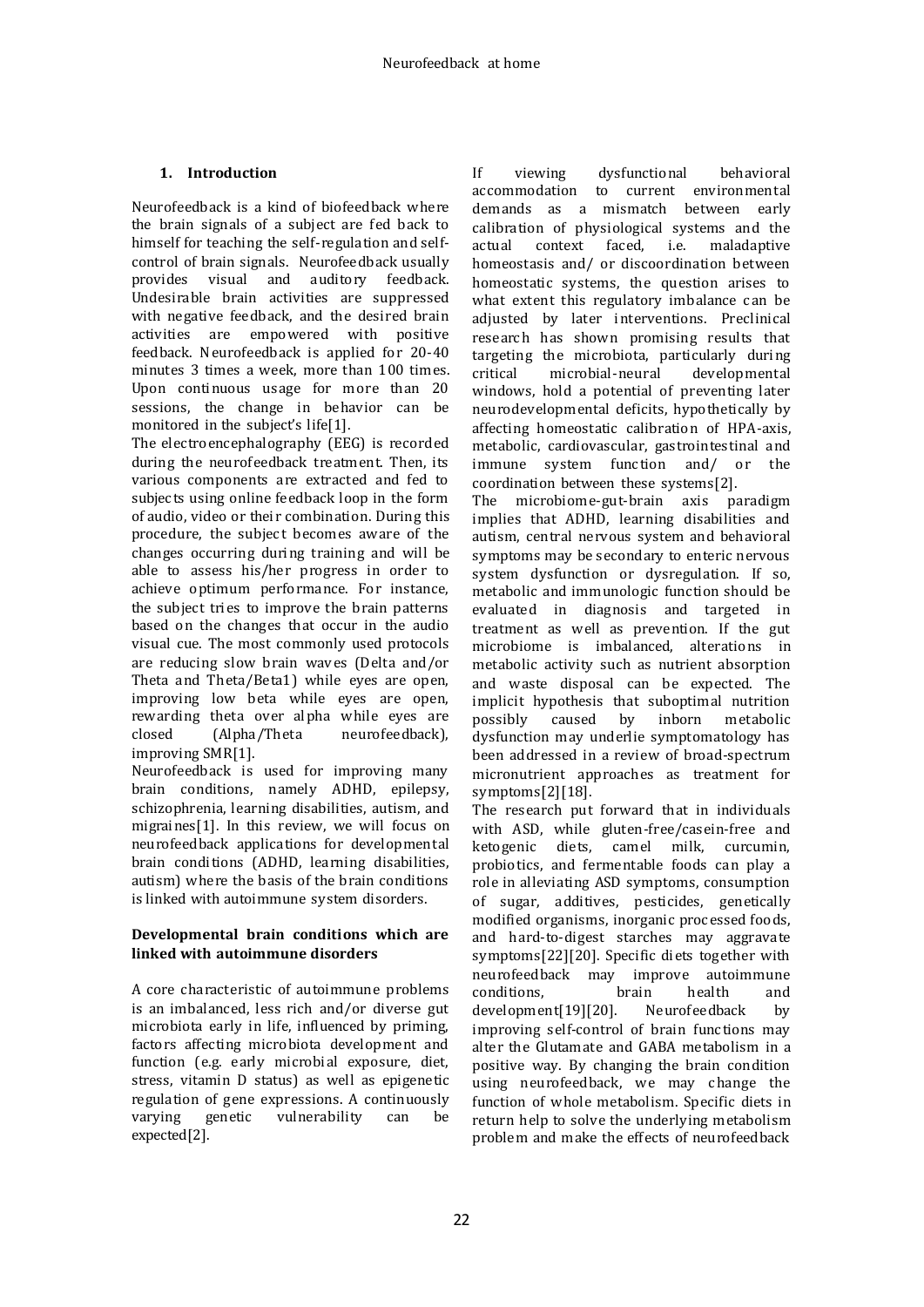long-lasting. So neurofeedback and specific diets have complementary effects[21].

# **Neurofeedback Methodology**

Converting Time Series domain EEG data to frequency domain EEG data:

Activities of cerebral neurons have rich information about neuronal activities. When neurons are activated, they produce electrical pulses. By placing electrodes on the scalp, the electrical activity of the brain, known as EEG, can be recorded. In turn, EEG is generated by a specific type of synchronous activity of neurons which are known as pyramidal neurons and the electrical output is thus reflected in the following areas of the skin where the el ectrodes are located. Different patterns of electrical activity, known as brain waves, could be recognized by their amplitudes and frequencies. Frequency indicates how fast the waves oscillate which is measured by the number of waves per second (Hz), while amplitude represents the power of these waves measured by microvolt  $(uV)[1]$ .

The so-called quantitative EEG (QEEG) signal evaluation method, i. e. the frequency analysis of EEG signals with the application of computer processing, could be simply accomplished. With the use of Fourier transform, the digital EEG signals using Q EEG are conv erted so that frequency bands and brain wave intensity can be defined and visualised in an exact way according to their frequency spectra[1].

Different frequency components are categorized into delta (less than 4 Hz), theta (4- 8 Hz), alpha (8-13 Hz), beta (13-30 Hz), and gamma (30-100 Hz) where each represents a particular physiological function. These frequency components have subsets. For example, sensorimotor rhythm (SMR) frequency bands (13-15 Hz) are related to the sensorimotor rhythm and entitled as low beta[1].

# *EEG Electrode Placement*

Electrodes can record those cortical activities of the brain regions that are close to them. Electrode System 10-20 and 10-10 are methods for standardizing areas of the skull and comparing data. The term "10-20" refers to the placement of electrodes over 10% or 20% of the total distance between specified skull locations. Studies have shown that these placements correlate with the corresponding cerebral cortical regions. Of 21 electrodes, 19

are used for recording cortical areas and 2 other electrodes as reference electrodes. The skull regions are named using letters and numbers. Letters correspond with the brain regions and numbers to the hemisphere of the brain or the locations of this hemisphere. The letters F, P, T, O, and C are related to frontal, parietal, temporal, occipital, and central areas, respectively. Odd/even numbers are associated with the left/right side of the brain region[1]. The most frequently used neurofeedback is frequency/ power neurofeedback. This technique typically includes the use of 2 to 4 surface electrodes, sometimes called "surface neurofeedback". It is used to change the amplitude or speed of specific brain waves in particular brain locations[1].

# *Clınıcal Applıcatıons*

## *1. Attention Deficit/Hyperactivity*

Studies showed that people with ADHD disorder have slower brain wave activity (theta) and less beta activity compared to normal people in their frontal lobes. ADHD originates and develops from disturbance of microbial metabolism early in life and subsequent disturbance of among other tryptophan, serotonin, dopamine, norepinephrine, Glutamate and GABA metabolism or formation[2]. In ADHD, the goal is to decrease the brain activity in the theta band and to increase its activity in the beta band (or to decrease theta/beta ratio) at the frontal lobes [3] or increase SMR at central electrodes (Cz). This treatment is effective in reducing hyperactivity; Increasing focus, grades, and parental consent

## *2. Learning disabilities (dyslexia, disgraphia, dyscalculia, dispraxia)*

from children's behavior; and improving

indicators of sustained attention [4].

Although IQ is measured as normal or above normal, some people face difficulty in reading, writing, learning mathematics and/or learning other tasks in general. This situation is called specific learning disability. If the difficulty is in reading, it is called as dyslexia; if the difficulty is in writing, it is called as dysgraphia if the difficulty is in learning mathematics, it is called as dyscalculia, and if the difficulty is in physical coordination of tasks, it is called as dyspraxia. One or more learning difficulties may exist at the same time, it is also comorbid with ADHD.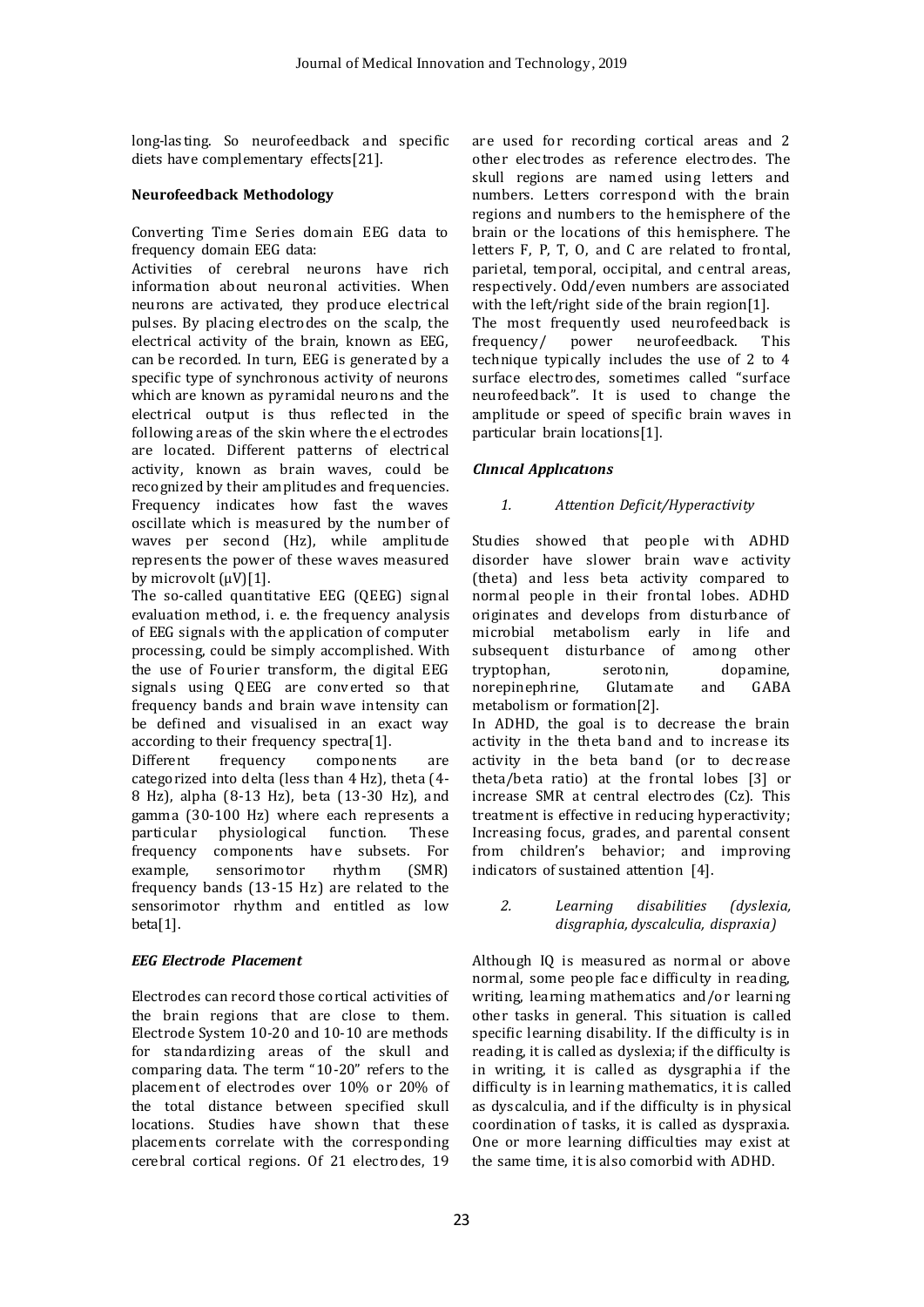These disorders are more common at school age and patients with dyslexia have trouble in reading and spelling the characters [5]. More than one brain regions get affected and there are disconnection between brain lobes and there are coherence anomalies. Normalizing coherence in frequency bands between brain regions are the main aim of neurofeedback studies[6]. Also, reducing theta at Broca Area, electrode FC5 in 10-10 electrode system, improves speech[7]. Improving SMR also helps reducing inattention[7]. Theta/Beta-1 inhibition protocol is also used for learning disabilities[8].

## *3. Autistic spectrum disorder*

(ASD) is a neurodevelopmental disorder with challenges that maintain in adul thood. Children with autism have difficulty in functions such as social interaction, verbal and nonverbal communication, behavior and interests. ASD may be associated with emotional problems, mental retardation, or seizure disorders. These children may also have extreme sensitivity to sounds and smells. Also, children with autism may show idiosyncratic behaviors, obsessive rumination, poor social interrelatedness, and flat affect. Researchers found out that individuals with autism differ from normative samples with regard to impediments in empathy or theory of mind (TOM) tasks, weak central coherence, and executive functioning[1]. There are several diagnostic tools designed to show abnormalities in brain's function for autism. They are (1) High-beta activity related to anxiety; (2) The high activity of delta/theta corresponding with the slow cortex, lack of attention, impulsivity and hyperactivity; and (3) Abnormal EEG/seizure activity (4) Abnormal Gamma activity, either too low or too high frequency amplitudes[16][17]. High beta type is the most common one seen among children with ASD (approximately 50- 60% of individuals with ASD)[9]. The goal of neurofeedback in children with autism is to inhibit theta, and to enhance beta-1 wave. Also mu power suppression (between 7.5Hz - 12.5) Hz) at C3 and C4 el ectrode places which is known as human mirror neuron system is applied as neurofeedback protocol[10].

## *Home Based Neurofeedback*

Currently, neurofeedback solutions are applied at psychiatrist's office 20 – 150 times

depending on the severity of the condition. The solutions are expensive and require expertise. Taking a child to psychiatrist 3 times a week is difficult. With new technological advancements, it is now possible to develop neurofeedback applications which may be used at home for personal needs. In that way, doctors may follow up many cases in parallel and the subjects improve their brain conditions with cost conscious solutions.

## *There are home based solutions in the market*

## *Neurosky-Mindflex*

MindFlex is a brain trainer device based on the ThinkGear technology that was dev eloped by NeuroSky. The device contains a controlled unit and a wirel ess EEG headset. This MindFlex EEG headset can be fixed on the head thanks to its rubber design. Brain signals are detected by a metal electrode constricted to the forehead by monopolar method and the null point is the electrode clipped on the earlobes (null reference). The signal processing unit, also developed by the ThinkGear technology of NeuroSky, can determine the value of concentration or attention. Neurosky has one electrode placed at forehead, and can be used to improve attention for ADHD. It does not contain norm brain mapping data [11].

#### *Mente Autism*

A novel NFB in the treatment of ASD using the Mente Autism (AAT Medical, Malta) active portable NFB device composed of a headset, software and a cloud component. [12].

The Mente device is designed to utilize the EEG activity of children diagnosed with ASD to provide a home-based support therapy in order to promote relaxation as well as engagement of the subject. The device reads the EEG, augmented in a real-time NFB training in association with auditory therapy that is delivered through binaural beat sounds transmitted via earphones connected directly to the headband. The headband houses 4-EEG channels and a bias electrode system. The EEG signal is bipolar between the 2 EEG Sensors placed on the front of the head (Fp1 and Fp2), taken as active, and each of the 2 sensors placed at the back of the head (O1 and O2), taken as reference. The fifth sensor (FPz, placed between Fp1 and Fp2) is used as bias to minimize the DC and common-mode AC signals. This system can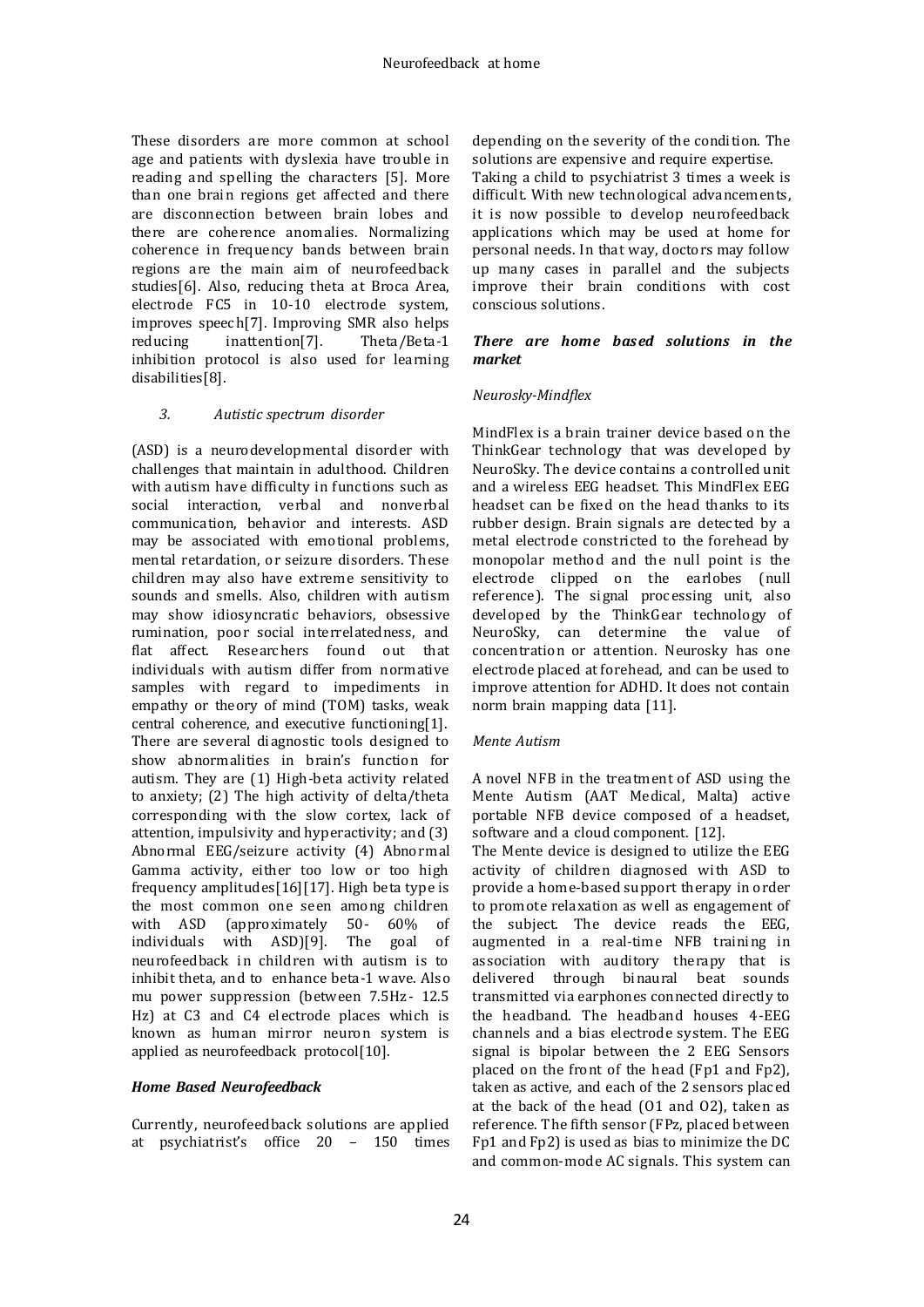be used as a stand-alone system, with all collected raw EEG data being stored and processed on the device, thus allowing for the user to move around freely without any hindrance from added devices[12].

All the analyses are performed on the Mente device with the raw data from each channel (Fp1-O 1, Fp1-O2, Fp2-O1, Fp2-O2) passed through two 121th order FIR filters (High pass: Fstop1 =  $0.25$  Hz, Fpass1 =  $1.25$  Hz; Low pass: Fpass2 = 40 Hz, Fstop2 = 42 Hz), then an automated Ey e Blink correction (12) is applied to remove eye blink artifacts. Then the signal is averaged between all the channels with a Fast Fourier Transformation (FFT). The following bands are selected from the FFT: Delta (1–3 Hz), Theta (4–7 Hz), Alpha (8–13 Hz), Beta1 (14–19 Hz), Beta2 (20–35 Hz). The results are updated every second and an auditory feedback is delivered in the form of binaural auditory beats. The binaural beats produce a perceptual phenomenon that occurs when two tones of a slightly different frequency are presented separately to the left and right ears resulting in the listener perceiving a single tone that varies in amplitude at a frequency equal to the frequency difference between the two tones. The binaural beats delivered by Mente Autism are in the range of delta, theta and beta frequency and are sel ected accordingly to the user's predominant frequency. The NFB protocol delivered by the device aims to reduce the abnormal EEG pattern associated with ASD that is characterized by excessive power at lowfrequency (delta and theta) and high-frequency (beta) bands, as well as reduced power in the middle-range frequency band (alpha). At the end of a treatment session, the data collected are sent to a secure cloud system where they are stored. [12].

## *Auto Train Brain*

Auto Train Brain is a neurofeedback and multisensory based mobile phone software application, designed in Sabancı University laboratory with the aim of improving the cognitive functions of dyslexic children. It reads electroencephalography (EEG) signals from 14 channels of eMotiv EPO C+ and processes these signals to provide neurofeedback to child for improving the brain signals with visual and auditory cues in real time[13][14][15].

There are six neurofeedback protocols implemented in Auto Train Brain: Reducing Theta wav es at left hemisphere and right hemisphere, and reducing Theta/Beta1 ratio at Broca area, Wernicke area, frontal lobes, right parietal lobe, improving low Beta at frontocentral electrodes. These protocols are relevant for ADHD, learning disabilities and autism. In the near future, other protocols (alpha/theta neurofeedback, Mu suppression protocol) will also be included.

## **2. Conclusıon**

In Neurofeedback, EEG is usually recorded, and various brain-activity components are extracted and feedback \*-to subjects. During this procedure, subjects become aware of the changes that occur during training and are able to assess their progress in order to achieve optimal performance. Electrode placement is performed according to specific brain functions and specific symptoms. Home based neurofeedback equipment and software are newly emerging technological innovations. In this article, we have reviewed home based therapies for dev elopmental brain condition (ADHD, autism, learning disabilities) and emphasized the impact of neurofeedback when used with specific diets to improve the auto immunity to reduce the overall symptoms.

# **REFERENCES**

- 1. Marzbani, Hengameh, Hamid Reza Marateb, and Marjan Mansourian. "Neurofeedback: a comprehensive review on system design, methodology and clinical applications." Basic and clinical neuroscience 7.2 (2016): 143.
- 2. Sandgren, Anna M., and Robert JM Brummer. "ADHD-originating in the gut?

The emergence of a new explanatory model." Medical hypotheses 120 (2018): 135-145.

3. Heinrich, Hartmut, Holger Gevensleben, and Ute Strehl. "Annotation: Neurofeedback– train your brain to train behaviour." Journal of Child Psychology and Psychiatry 48.1 (2007): 3-16.